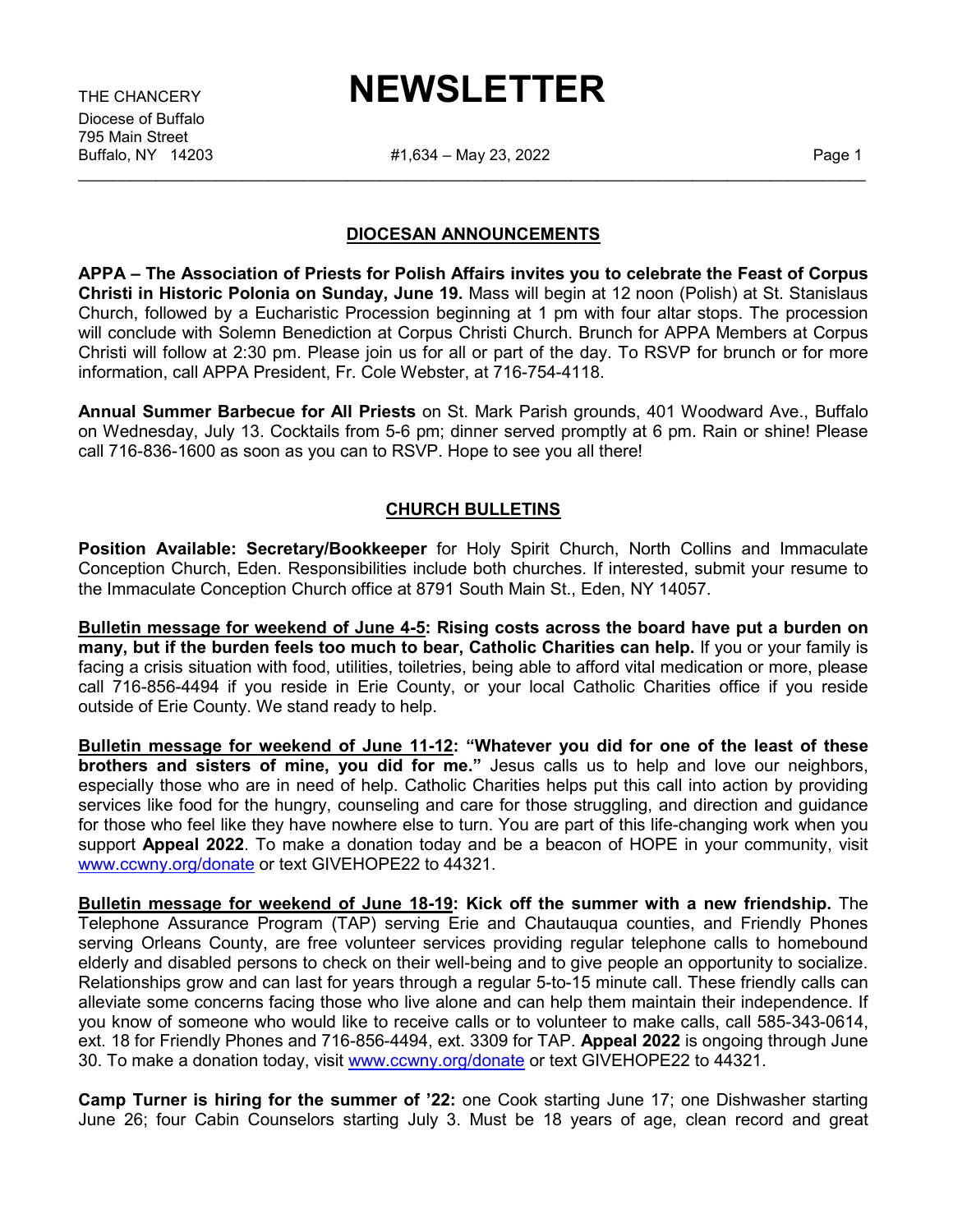references required. Also seeking five more Counselors-in-Training (age 16+). Visit [www.CampTurner.com](http://www.campturner.com/) for applications or call 716-354-4555. Apply now!

**Weekend Retreat – Praying the Scriptures with Dr. Tim Gray –** from Friday, May 27 at 6 pm (with dinner) to Sunday, May 29 at 11 am at Our Lady of Czestochowa Parish, 57 Center Ave., North Tonawanda. Take a short break from your busy schedule to step away and go on "vacation with God." This retreat consists of talks geared to equip participants to more fully understand and appreciate how to read and pray the Scriptures. It also includes: Holy Mass, availability for confession, conferences, quiet time, meals and fellowship. For more information, cost and to register, contact Sr. Jacinta at [olcparishevent@gmail.com](mailto:olcparishevent@gmail.com) or 716-692-0276. There is a guest house available at the parish if interested.

**Synod Listening Session for those affected by Divorce** on Tuesday, May 31 from 7-8:30 pm at St. Leo the Great Parish, 885 Sweet Home Rd., Amherst. Pope Francis asked our Bishops to make "every effort" to consult and listen to those who feel "excluded or marginalized" from society and the church. This listening session is asking for the input of divorced Catholics. For more information, contact Barb Wyse at 716-633-7786.

**Notre Dame Academy Summer Camps. Wondering what to do with the children this summer?** How about a Summer Camp hosted by Notre Dame Academy! Notre Dame Academy will be host to 32 different camps this summer. Camps are broken down into age groups ranging from ages 3-14. These week-long camps begin at the end of June and run through the middle of August. Sign up for as many as you'd like. Breakfast and lunch are provided at no extra cost and each camper receives a Camp tshirt. The day begins at 7:30 am and ends at 3 pm. After-camp care is also available for a small fee and runs until 5:30 pm. For more information and to register, visit [www.NotreDameBuffalo.org.](http://www.notredamebuffalo.org/)

**Guys' Night Out – Hope and Encouragement** on Thursday, June 2 from 6-9 pm at Our Lady of Czestochowa, 64 Center Ave., North Tonawanda. Men (adults only) are invited for an evening out to enjoy subs, soda and speakers. It will be a night packed with fun, food, fellowship and some fabulous speakers. For further information, cost and to register, contact Sr. Jacinta at [olcparishevent@gmail.com](mailto:olcparishevent@gmail.com) or 716-692-0276.

**Chicken BBQ** on Saturday, June 4 from 12 pm until sold out at St. Mary, 13 S. Main St., Holley. Pick up a Weidners BBQ half chicken with homemade sides (mac salad, salt potatoes and baked beans), dinner roll and dessert. Drive-thru only.

**Girls' Night Out – Hope and Encouragement** on Thursday, June 9 from 6-9 pm at Our Lady of Czestochowa, 64 Center Ave., North Tonawanda. Women (adults only) are invited for an evening out to enjoy subs, soda and spirit-filled speakers. It will be a night allowing for sharing of stories, fun and games, and spiritual growth. For further information, cost and to register, contact Sr. Jacinta at [olcparishevent@gmail.com](mailto:olcparishevent@gmail.com) or 716-692-0276.

**BasilicaFEST** will be held on June 10, 11 & 12 at the Basilica of St. Mary of the Angels, 202 S. Union St., Olean. The event will include live entertainment, classic cars, children's games, delicious concessions, theme basket raffles, amusements, pie on our Victorian porch, dessert wheel, live bagpipes, Sunday 5K Run / 3K Walk, Sunday Hibernian Chicken BBQ and much more. For more information, visit [https://smaolean.org/basilicafest-2022.](https://smaolean.org/basilicafest-2022) And don't forget our Basilica Tours! Enjoy the beauty, architecture and history of our Basilica offered during our festival. Honoring our past and celebrating our future, we cherish the extraordinary!

**Holy Mother of the Rosary Cathedral** is holding a Blue Mass for our First Responders on June 12 at 9 am, with breakfast served after Mass. The Cathedral is located at 6298 Broadway, Lancaster. If you will be attending, please contact the parish office at 716-685-5766.